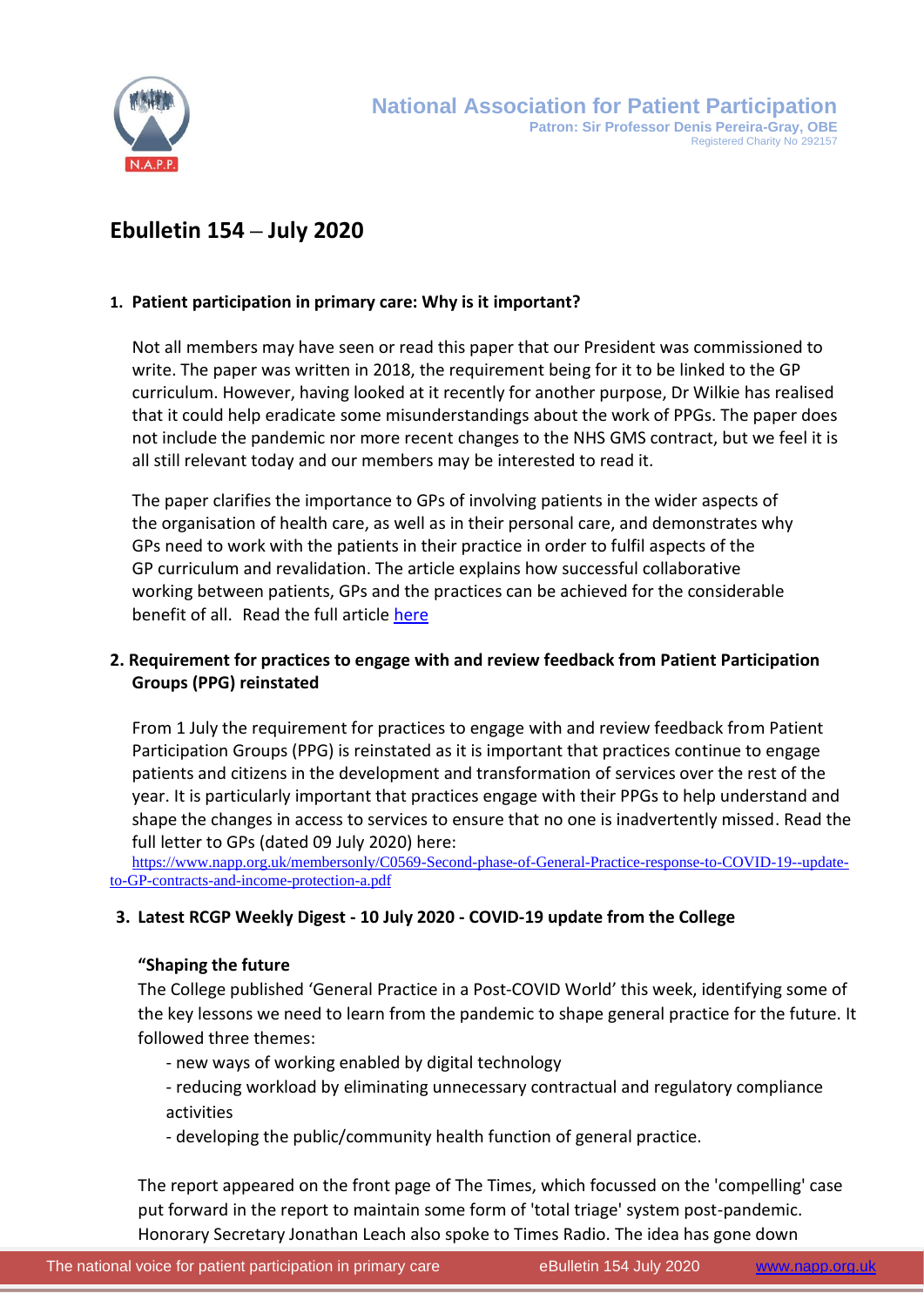favourably with many people, and not so well with others - clinicians and patients alike. But it shows that the College is leading the debate as to what our profession looks like in the near and further off future, and that we're open to constructive criticism and new ideas as we move forward to do what's best for patients.

The second focus of the report was on our calls for a 'greater trust, less bureaucracy' approach to regulation compliance in general practice. We've shown over the course of the pandemic that many of the box ticking exercises we spend our time doing are unnecessary in order to deliver safe care, and this needs to be reflected in future practice. I've set out my argument in more detail in GP Online, and it's also been covered by the BMJ and Pulse.

Linked to this, the College has been pushing hard for a reduction in bureaucracy for GPs in our lobbying work, as well as making practical suggestions for how to ensure GPs are trusted to do what they do best - organise and deliver care for their patients. I am, therefore, cautiously pleased to see some of the announcements from NHS England and CQC over the last week. QOF will continue to be paused across many indicators (291 KB PDF), with GPs given the freedom to use their professional judgement in managing their patients with long term conditions. The CQC have also confirmed that they will not return to the routine inspection programme that we saw pre-COVID-19."

## **4. National news roundup**

Some of the items below will already be subject to further development and change. We have included the date and time of these that these items were published for your interest. We encourage you to keep yourselves up to date as well, by visiting the government website at [www.gov.uk/coronavirus](http://www.gov.uk/coronavirus)

#### 10:22am, 14 July 2020

#### [97.5% of in-person coronavirus tests returned next day](http://www.networks.nhs.uk/networks/news/97-5-of-in-person-coronavirus-tests-returned-next-day)

Statistics covering the 5th week of operation (25 June to 1 July) of the NHS Test and Trace service have been published. 91% of in-person tests taken at regional test sites and mobile testing units were returned in less than 24 hours over the week of 25 June to 1 July, with 97.5% returned the day after the test was taken.

#### 10:53am, 13 July 2020

### [Outpatient services for the 21st century in the context of COVID-19](http://www.networks.nhs.uk/networks/news/outpatient-services-for-the-21st-century-in-the-context-of-covid-19)

The Royal College of Physicians and the Royal College of General Practitioners have set out principles and recommendations for the reset of outpatient services. It is hoped that they will help integrated care systems and/or the organisations that comprise them.

#### 10:48am, 13 July 2020

#### [NHS England GP patient survey 2020](http://www.networks.nhs.uk/networks/news/nhs-england-gp-patient-survey-2020)

NHS England published the results for its GP patient survey. More than 95% of patients have confidence and trust in their family doctor and thanks to hard working dental practices, nine out of 10 people were able to get an appointment when they needed one, with the vast majority reporting a positive experience with their NHS dentist. The survey covers the period up until the end of March 2020.

#### 09:56am, 9 July 2020

#### [Increase in use of electronic prescriptions](http://www.networks.nhs.uk/networks/news/increase-in-use-of-electronic-prescriptions)

Latest data published by NHS Digital, covering April 2020, shows that 86% of prescriptions dispensed within